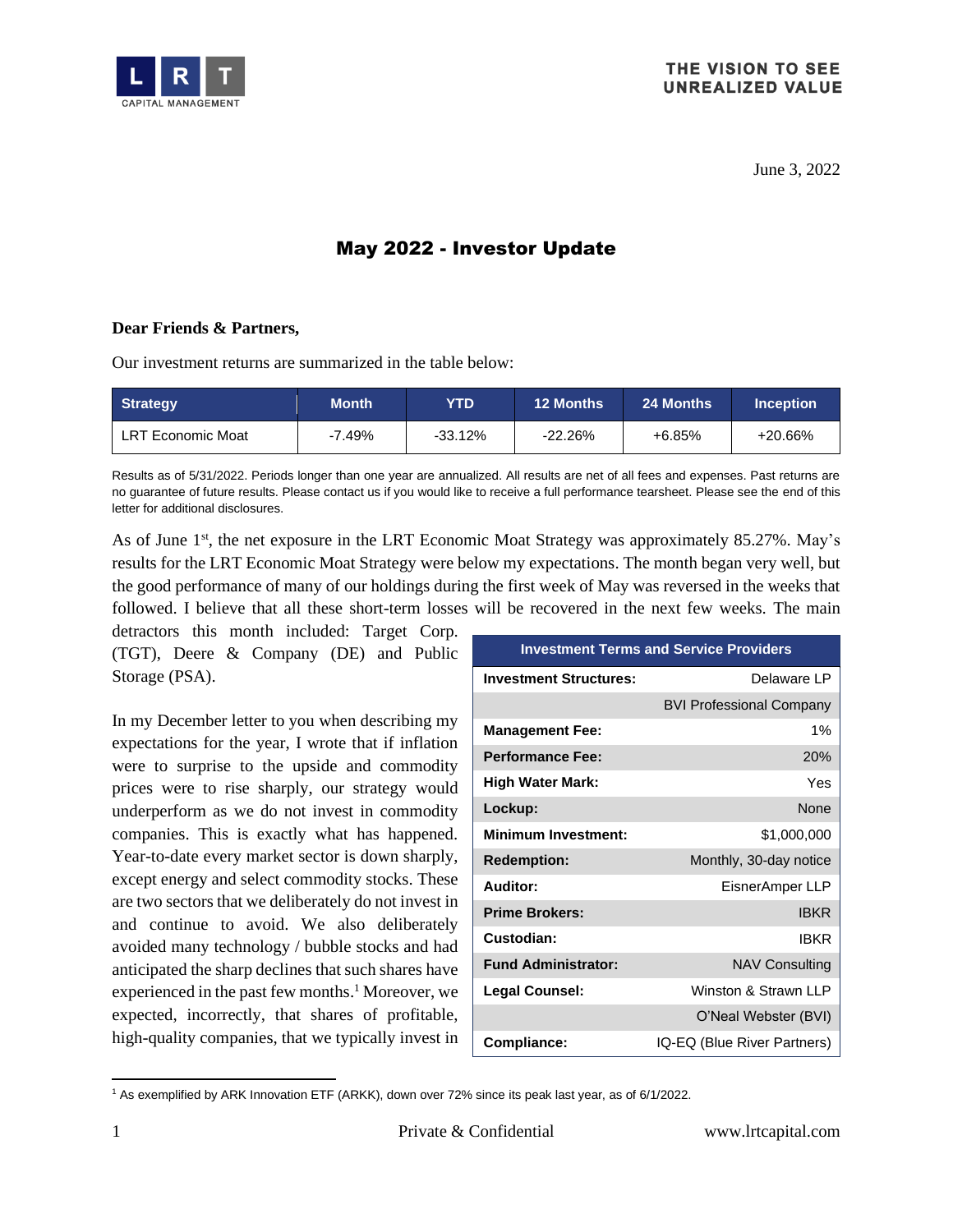would be spared the worst declines. While the average portfolio holding of ours has declined less than the ARK Innovation ETF (ARKK), there have been many severe declines in our portfolio this year, despite very strong operating performance of the underlying companies.

What's more, 2022 has been extremely unusual in that stocks and bonds declined together, a feat that has not occurred in fifty years. Historically an investor with 60% in stocks and 40% in bond experienced lower volatility because the 40% bond position in his portfolio acted as a form of "fire insurance" – bonds tended to rise during periods of stock market weakness. Not so in 2022. In fact, one might argue that bonds this year have not only not been a form of "fire insurance" but have acted as an "arsonist" setting the rest of the portfolio on fire. While this does not directly affect our portfolio, it has an indirect impact as higher longterm rates make stocks less attractive, and especially high-quality growth stocks – the type we focus on.

Finally, the effectiveness of our hedging strategy has been limited due to the extremely strong performance of energy and commodity related stocks this year. The bottom line is that we went into this current downturn with too much net and gross exposure, and this, combined with the once-in-50-years simultaneous decline in stocks and bonds in tandem has resulted in lackluster year-to-date performance.

Now the good news. We continue to hold a portfolio of excellent companies that remain very profitable, and which will continue to grow their businesses over time. Many of our portfolio companies are also buying back shares which will be of great benefit to us in the long-term as current market prices are depressed. To paraphrase Warren Buffett, time is the friend of a high-quality business investor. All we must do is wait patiently. I am extremely confident about the strong long-term prospects for all of our portfolio companies and for our strategy overall. Our current portfolio is full of "coiled springs", and I expect a very strong rebound in the months ahead. Every past market "crash", and in a number of our portfolio holdings the last few months can certainly be called a "crash", has led to a strong rebound in the months that followed. I believe that this time will be no different.

In the long run, staying our course through substantial volatility will make the market our servant, not our master. For many years, I have listened to investors who had hopped for large declines in stocks, wanting to buy them at a discount, yet now I hear the same investors express disdain that such declines have occurred.<sup>2</sup> This is the time to be accumulating shares in great companies, not running away from the market in fear. The wealth of tomorrow will be in the hands of the net buyers of today.

In the interest of time, today's letter is a bit shorter than usual. I plan to return to the long format next month. As always, I look forward to hearing from you and answering any questions you might have. Thank you for your continued interest and support.

teroplui

**Lukasz Tomicki** Portfolio Manager LRT Capital

<sup>2</sup> Just to name a few companies down more than 40% year-to-date: Netflix, Inc. (NFLX), Align Technology Inc. (ALGN), PayPal Holdings, Inc. (PYPL), Masimo Corporation (MASI).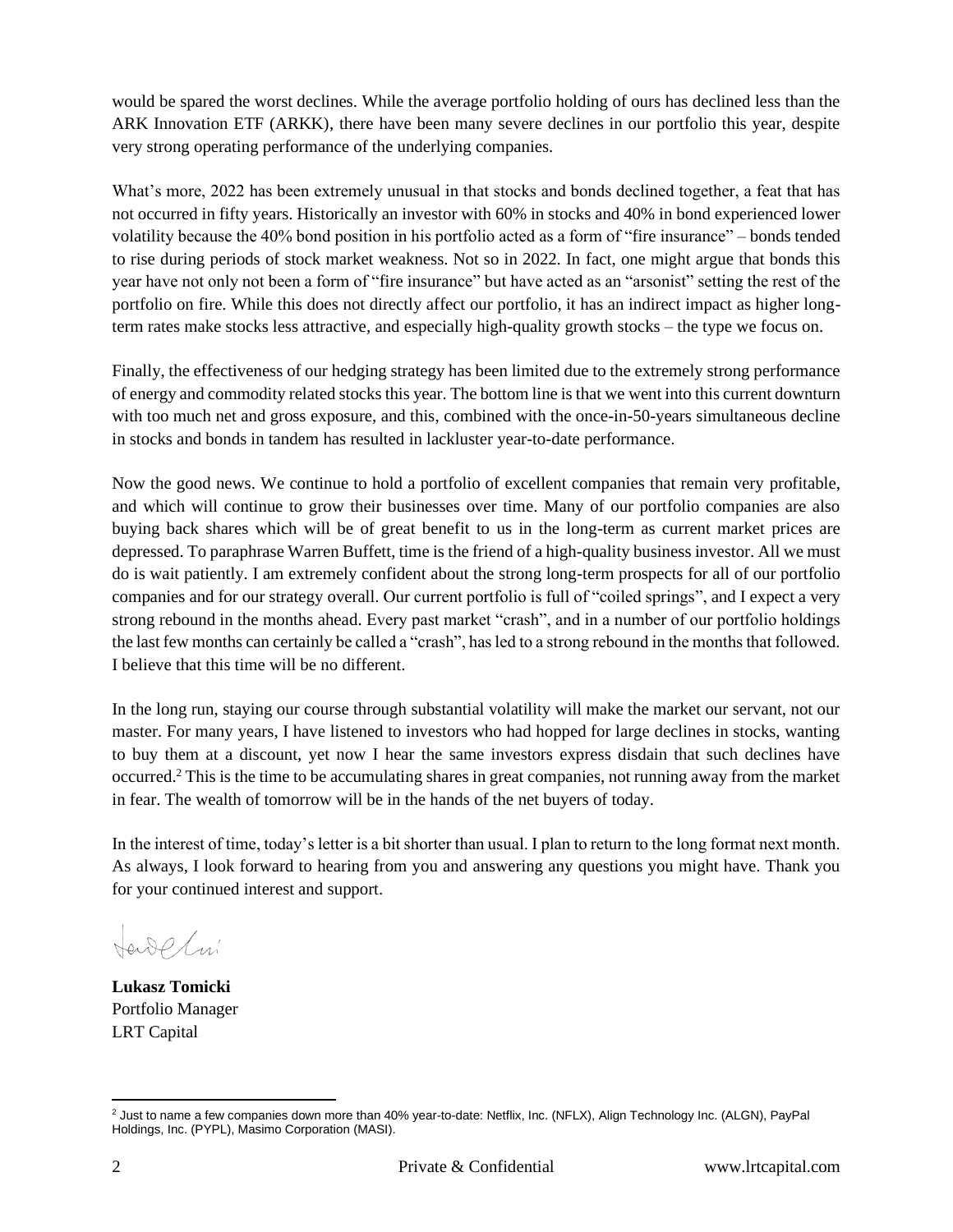| Appendix I: Attributions and Holdings as of 5/2/2022 |  |  |  |  |
|------------------------------------------------------|--|--|--|--|
|------------------------------------------------------|--|--|--|--|

| <b>LRT Economic Moat</b>            | <b>Portfolio Statistics</b>               |                                   |                  |                    |              |  |  |  |  |  |  |  |
|-------------------------------------|-------------------------------------------|-----------------------------------|------------------|--------------------|--------------|--|--|--|--|--|--|--|
| Top Holdings (%)                    | <b>Sector Allocations (Long Exposure)</b> |                                   |                  |                    |              |  |  |  |  |  |  |  |
| Domino's Pizza, Inc. (DPZ)          | 4.97                                      | <b>Sector</b>                     | <b>Portfolio</b> | <b>S&amp;P 500</b> | <b>Delta</b> |  |  |  |  |  |  |  |
| Marriott International, Inc. (MAR)  | 4.63                                      | <b>Industrials</b>                | 25.87            | 8.15               | 17.72        |  |  |  |  |  |  |  |
| Asbury Automotive Group, Inc. (ABG) | 4.03                                      | <b>Consumer Cyclical</b>          | 23.98            | 11.84              | 12.14        |  |  |  |  |  |  |  |
| Hexcel Corp. (HXL)                  | 4.02                                      | Healthcare                        | 11.13            | 13.70              | (2.57)       |  |  |  |  |  |  |  |
| Northrop Grumman Corporation (NOC)  | 3.88                                      | <b>Real Estate</b>                | 8.44             | 2.72               | 5.72         |  |  |  |  |  |  |  |
| Booking Holdings Inc. (BKNG)        | 3.81                                      | Technology                        | 8.42             | 25.59              | (17.17)      |  |  |  |  |  |  |  |
| Texas Pacific Land Trust (TPL)      | 3.79                                      | <b>Consumer Defensive</b>         | 8.25             | 6.50               | 1.75         |  |  |  |  |  |  |  |
| <b>Repligen Corporation (RGEN)</b>  | 3.71                                      | <b>Financial Services</b>         | 7.45             | 13.19              | (5.74)       |  |  |  |  |  |  |  |
| Progressive Corp. (PGR)             | 3.63                                      | Energy                            | 4.63             | 3.87               | 0.76         |  |  |  |  |  |  |  |
| Deere & Company (DE)                | 3.41                                      | <b>Communication Services</b>     | 1.83             | 9.36               | (7.53)       |  |  |  |  |  |  |  |
| <b>Top Holdings Total</b>           | 39.88                                     | <b>Utilities</b>                  |                  | 2.74               | (2.74)       |  |  |  |  |  |  |  |
|                                     |                                           | <b>Basic Materials</b>            |                  | 2.34               | (2.34)       |  |  |  |  |  |  |  |
| Hedges (%)                          |                                           | <b>Market Cap Allocations (%)</b> |                  |                    |              |  |  |  |  |  |  |  |
| Vanguard Mid-Cap ETF (VO)           | $-12.77$                                  | Large                             |                  |                    | 35.66        |  |  |  |  |  |  |  |
| Vanguard Small-Cap ETF (VB)         | $-11.65$                                  | Mid                               |                  |                    | 50.40        |  |  |  |  |  |  |  |
| iShares Core S&P Mid-Cap (IJH)      | $-11.34$                                  | Small                             |                  |                    | 13.94        |  |  |  |  |  |  |  |
| SPDR S&P MidCap 400 ETF (MDY)       | $-11.33$                                  |                                   |                  |                    |              |  |  |  |  |  |  |  |
| iShares Russell 2000 (IWM)          | $-10.93$                                  |                                   |                  |                    |              |  |  |  |  |  |  |  |
| iShares Core S&P Small-Cap (IJR)    | $-10.69$                                  |                                   |                  |                    |              |  |  |  |  |  |  |  |
| <b>Return Attribution (%)</b>       |                                           | <b>Country Allocations (%)</b>    |                  |                    |              |  |  |  |  |  |  |  |
| Long Equity                         | $-2.45$                                   | <b>United States</b>              |                  |                    | 94.06        |  |  |  |  |  |  |  |
| Hedges                              | $-0.29$                                   | Canada                            |                  |                    | 4.52         |  |  |  |  |  |  |  |
| <b>Unlevered Gross Return</b>       | $-2.74$                                   | <b>Denmark</b>                    |                  |                    | 1.42         |  |  |  |  |  |  |  |
| Leveraged Gross Return              | $-7.40$                                   |                                   |                  |                    |              |  |  |  |  |  |  |  |
| <b>Net Return</b>                   | $-7.49$                                   |                                   |                  |                    |              |  |  |  |  |  |  |  |

Source: Morningstar, Sentieo.

Net returns are net of a hypothetical 1% annual management fee (charged quarterly) and 20% annual performance fee. Individual account results may vary due to the timing of investments and fee structure. Please consult your statements for exact results. Please see the end of this letter for additional disclosures.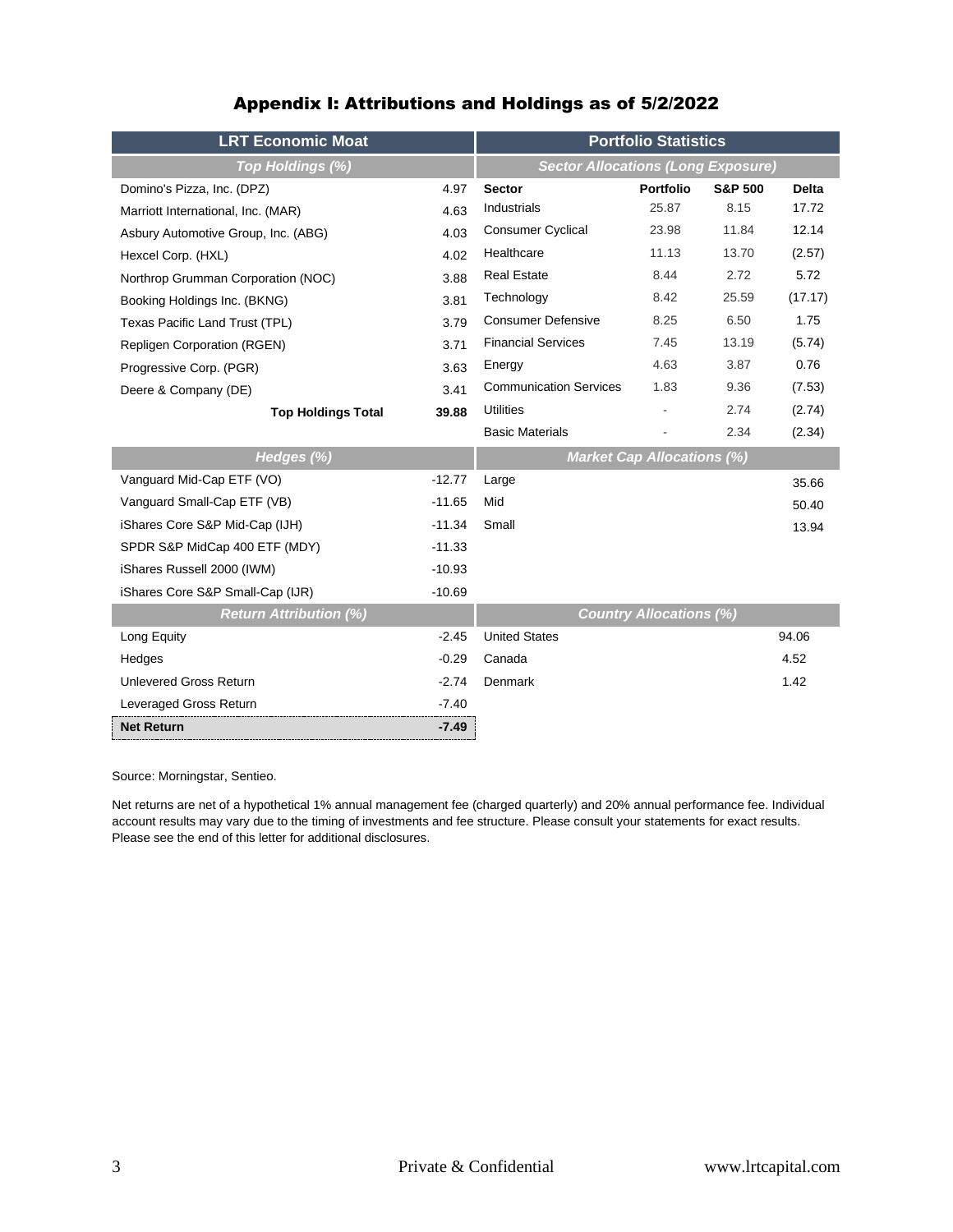## Appendix II: Investment Philosophy

Over the past 36 months, we saw a large increase in the number of LRT Capital partners (the term we use to describe our clients). With so many newcomers, it is important that we write about our investment philosophy again.

Here are the key points:

- Exceptional stock returns come from exceptional business returns on a **per-share** basis.
- We seek to invest in high-quality companies, i.e., those possessing sustainable competitive advantages (moats), the ability to grow and reinvest capital over time, and management that excels at capital allocation.
- We only purchase companies whose shares trade at a discount to our assessment of their intrinsic value.
- It is futile to predict short-term market movements. We seek to hold our investments for as long as possible.
- The financial markets are dominated by short-term traders who see stocks as casino chips. This occasionally allows us to purchase shares in great companies at large discounts to their true worth.
- If we are right about the trajectory of the businesses we invest in, over time, we will be right on the trajectory of their stock prices.

We view stock market volatility as a source of opportunity. Volatility allows us to profit by acquiring shares in superb businesses at attractive prices. The more that markets (the "other" participants) are irrational, the more likely we are to reach our ambitious performance objectives.

In the long run, stocks are the best investment asset class, but our experience has taught us that our investment process will not generate linear returns. In some years, our portfolio will outperform, and in others, it will generate a below average return. This is a certainty that we must accept. We are long-term investors and we do not try to dance in and out of the market.

In summary, our investment strategy can be summed up in three steps:

- Only seek out high-quality companies.
- Do not overpay.
- Do nothing patience and discipline are the keystones to success.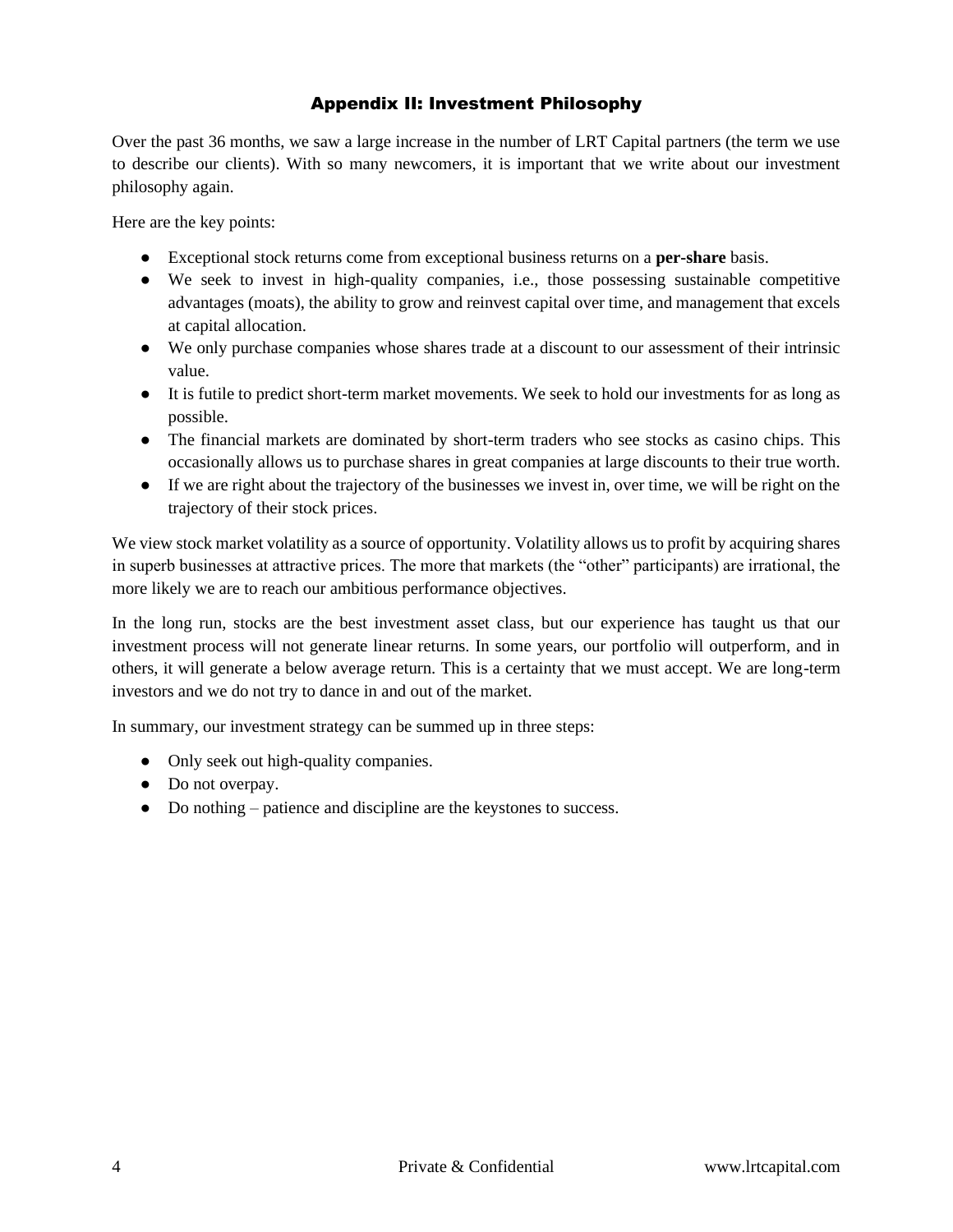# Appendix III: Portfolio Construction Software Overview

LRT separates the discretionary and qualitative **process** of selecting the equity holdings from the portfolio construction **process** which is **systematic** and **quantitative**.

**Portfolio Optimizer** 

## Enter any stock or ETF ticker symbol (one per line) Tickers:  $Max:$ Min: **IJF** MD<sup>\</sup> NDT<br>VO<br>IWM<br>IJR<br>VB Portfolio hedges ABG<br>ADBE<br>ADBE<br>ADG<br>ALGN<br>AMAT<br>AME<br>AMT<br>AME<br>AMS<br>ANS<br>AON<br>AON 000 Investable universe and position limits 00000

Our quantitative process considers each position's contribution to portfolio volatility, contribution of idiosyncratic vs. systematic risk and portfolio factor (size, value, quality, momentum, vol, etc.) exposures.

The system outputs target portfolio weighs for each position. We trade mechanically to rebalance the portfolio each month to the targeted exposures. This eliminates emotions, human biases, and overconfidence risk.

### **Example system output:**

Process Example:

| Date             | ALGN AMT<br>ABG        | AMZN AON AOS |            | AVGO AXON AZO AZPN BA         |              |                        |           | BAH BF-B BKI    |                         | <b>BKNG BLL</b>         |       | <b>BRO</b> |                  |                              |                            |       |                        |          |                   | CACC CCI CDLX CDNS CGNX CHE CHTR CIGI CMCSACME CNI COST COUP CP |            |            |              |  | CSGP CSWI CSX DG              |                |
|------------------|------------------------|--------------|------------|-------------------------------|--------------|------------------------|-----------|-----------------|-------------------------|-------------------------|-------|------------|------------------|------------------------------|----------------------------|-------|------------------------|----------|-------------------|-----------------------------------------------------------------|------------|------------|--------------|--|-------------------------------|----------------|
| 2019-1-01 2.51%  |                        | 1.82%        |            |                               | 3.34% 2.27%  |                        |           |                 | 2.25% 0.22% 1.14%       |                         |       |            |                  | 3.7% 2.58% 3.02%             |                            |       |                        |          |                   | 0.54% 0.22% 1.66% 1.14% 3.77% 1.91% 4.38% 0.05%                 |            |            |              |  | 0.02% 0.5% 3.75% 0.75% 0.74%  |                |
| 2019-2-01 2.84%  |                        | 0.54%        |            |                               |              | 3.07% 2.26% 0.49%      | 1.9%      |                 | 0.81%                   |                         |       |            |                  | 4.5% 3.04% 2.27%             |                            |       |                        |          |                   | 0.41% 1.42% 1.33% 2.93% 2.08% 5.2% 0.49%                        |            |            |              |  | 0.35% 0.43% 3.16% 0.95% 0.45% |                |
| 2019-3-01 3.23%  |                        |              |            |                               | 3.03% 2.22%  |                        | 1.87%     |                 |                         | 1.14% 0.23%             |       |            |                  | 3.73% 3.1% 1.14%             |                            |       |                        |          |                   | 0.62% 1.89% 1.75% 2.81% 0.39% 4.89% 0.79%                       |            |            |              |  | 1.55% 2.82% 0.76% 0.61%       |                |
| 2019-4-01 3.11%  |                        | 1.04%        |            |                               |              | 3.13% 2.07% 0.37%      |           |                 |                         | 1.72% 0.37% 1.12% 0.51% |       |            |                  | 3.1% 2.9% 1.21%              |                            |       |                        |          |                   | 0.49% 2.23% 1.92% 2.89% 0.17% 5.03% 1.62%                       |            |            |              |  | 1.65% 3.56% 1.02% 0.67%       |                |
| 2019-5-01 3.2%   |                        | 1.24%        |            | 0.22% 3.11% 1.97%             |              |                        |           |                 | 1.56% 0.41% 1.21% 0.62% |                         |       |            |                  | 2.86% 2.97% 1.72%            |                            |       |                        |          |                   | 0.56% 2.3% 1.96% 2.94% 0.26% 4.63% 0.93%                        |            |            |              |  | 1.11% 3.62% 1%                | 0.57%          |
| 2019-6-01 3.39%  |                        | 1.28%        |            | 0.78% 2.92% 2.04% 0.04%       |              |                        |           | 1.13% 0.63%     |                         | 1.23%                   |       |            |                  | 2.92% 3.13% 1.83%            |                            | 0.13% |                        |          | 2.91% 2.07% 3.02% |                                                                 | 5.22% 0.8% |            |              |  | 1.05% 3.06% 0.84% 0.02%       |                |
| 2019-7-01 3.99%  |                        | 0.7%         |            | 0.94% 2.8% 1.43%              |              |                        |           | 1.42% 0.23%     |                         | 1.54%                   |       |            | 2.92% 3.65% 1.2% |                              |                            |       |                        |          |                   | 2.29% 2.15% 2.73% 0.02% 4.13% 1.68%                             |            |            |              |  | 0.7% 3.8% 0.71%               |                |
| 2019-8-01 3.98%  |                        |              |            | 1.12% 2.87% 1.48%             |              |                        |           | 0.84% 0.4%      |                         |                         |       |            |                  | 1.7% 0.06% 2.74% 3.96% 0.94% |                            |       |                        |          |                   | 0% 1.92% 2.17% 2.2% 0.38% 4.15% 1.1%                            |            |            |              |  | 0.15% 3.54% 0.81% 0.01%       |                |
| 2019-9-01 3.55%  |                        |              |            | 1.29% 3.3% 1.77%              |              |                        |           | $0.6\%$ $0.1\%$ |                         | 1.08%                   |       |            |                  | 1.86% 4.01% 1.46%            |                            |       |                        |          |                   | 0.17% 1.92% 2.17% 2.68% 0.06% 4.31% 0.4%                        |            |            |              |  | 4.5% 1.16% 0.01%              |                |
|                  | 2019-10-01 4.31% 0.21% |              |            | 1.26% 3.49% 2.29%             |              |                        | 0.17%     | 0.94%           |                         | 2.02%                   |       |            |                  | 1.21% 5.18% 1.45%            |                            |       | 0.6% 0.7% 2.58% 2.28%  |          |                   |                                                                 | 3.55%      |            |              |  | 4.72% 1.67%                   |                |
|                  | 2019-11-01 3.49% 0.35% | 0.01%        |            | 1.15% 3.44% 2.03%             |              |                        | 0.33%     | 0.99%           |                         | 1.99%                   |       |            |                  | 1.16% 4.98% 1.84%            |                            |       | 0.94% 0.32% 3.07% 1.1% |          |                   |                                                                 | 3.58%      |            |              |  | 4.99% 1.53%                   |                |
|                  | 2019-12-01 3.27% 0.61% |              |            | 0.06% 0.7% 1.34% 3.07% 2.4%   |              |                        | 0.45%     | 1.09%           |                         | 2.48%                   |       |            | 0.22% 4.31% 2.4% |                              |                            |       |                        |          |                   | 1.23% 0.68% 3.29% 0.36% 0.4% 3.1%                               |            |            |              |  | 4.66% 1.52% 0.61%             |                |
| Date             | ABG ALGN AMT           | AMZN AON     |            | AOS AVGO XON AZO              |              | <b>AZPN</b>            | BA<br>BAH | BF-B BKI        |                         | <b>BKNG BLL</b>         |       |            | BRO CACC CCI     |                              |                            |       |                        |          |                   | CDLX CDNS CGNX CHE CHTR CIGI CMCSACME                           |            | <b>CNT</b> | COST COUP CP |  | CSGP CSWI CSX DG              |                |
|                  | 2020-1-01 3.42% 0.74%  |              |            | 0.54% 1.68% 308% 2.64%        |              |                        | 0.66%     | 1.08%           |                         | 2.47%                   |       |            |                  | 0.01% 4.18% 3.29%            |                            |       |                        |          |                   | 1.4% 0.64% 3.36% 0.42% 0.63% 3.13%                              |            |            |              |  | 4.63% 1.42% 0.64%             |                |
|                  | 2020-2-01 3.67% 0.74%  |              |            | 0.3 % 0.71% 1.76% 2. 2% 2.54% |              |                        | 1.12%     | 1.26%           |                         | 2.47%                   |       |            |                  | 3.88% 2.94%                  |                            |       |                        |          |                   | 1.38% 0.51% 3.94% 0.57% 0.58% 3.47%                             |            |            |              |  | 4.15%                         | 0.75%          |
|                  | 2020-3-01 3.99% 0.89%  |              |            | 0.82% 1.66% 3.0 % 2.93%       |              |                        | 0.67%     | 1.2%            |                         | 2.26%                   |       |            |                  | 3.42% 2.4%                   |                            |       |                        |          |                   | 1.33% 0.52% 3.92% 0.24% 0.67% 3.73%                             |            |            |              |  | 4.95%                         | 0.53%          |
|                  | 2020-4-01 1.28% 0.97%  |              | 3.4% 2.82% |                               | 3.65% 3.64%  |                        |           | 3.74%           |                         |                         |       |            |                  | 2.7% 3.25%                   |                            |       |                        |          | 2.49% 5.22%       |                                                                 |            |            | 0.91%        |  | 0.53%                         | 3.9%           |
|                  | 2020-5-01 2.19% 0.33%  |              | 1.91%      |                               | 3.61 6 2.39% |                        |           | 3.67%           |                         |                         | 0.12% |            |                  | 3.87% 3.3%                   |                            |       |                        |          | 2.47% 6.43%       |                                                                 |            |            |              |  | 0.31%                         | 5.04%          |
|                  | 2020-6-01 2.43% 0.27%  | 0/2%         | 2.48%      |                               | 3.81 1.63%   |                        |           | 1.81%           |                         |                         | 0.75% |            |                  | 3.41% 3.12%                  |                            |       | 0.33%                  |          | 2.19% 6.06%       |                                                                 |            |            |              |  |                               | 5.12%          |
|                  | 2020-7-01 2.07% 0.36%  |              | 2.48%      |                               | 3.799 1.78%  |                        | 0.58%     | 1.57%           |                         |                         | 0.55% |            |                  | 3.9% 2.91%                   |                            |       |                        |          | 2.27% 6.17%       |                                                                 |            |            |              |  |                               | 6.3%           |
|                  | 2020-8-01 2.28% 0.31%  |              | 3.18%      |                               | 3.82% 0.97%  |                        | 0.26%     | 1.38%           |                         |                         | 0.96% |            |                  | 3.93% 2.99%                  |                            |       |                        |          | 1.89% 6.14%       |                                                                 |            |            |              |  |                               | 6.32%          |
| 2020-9-01 2.63%  |                        |              | .08% 3.31% |                               | 3.65% 0.86%  |                        | 0.19%     | 1.3%            |                         |                         | 0.39% |            |                  | 4.36% 2.85%                  |                            |       |                        |          | 1.4% 6.41% 0.1%   |                                                                 |            |            |              |  |                               | 5.72%          |
| 2020-10-01 2.39% |                        |              | .68% 3.39% |                               | 3.19% 0.74%  |                        |           | 2.06%           |                         |                         | 0.92% |            |                  | 4.67% 3.46%                  |                            |       |                        | 0.53% 7% |                   |                                                                 |            |            |              |  |                               | 4.73%          |
|                  | 2020-1-01 2.64% 1.67%  |              | .98% 3.16% |                               | 3.5% 1.22%   |                        |           | 1.71%           |                         |                         | 0.68% |            |                  | 4.25% 3.17%                  |                            |       |                        |          | 0.3% 6.67%        |                                                                 |            |            |              |  |                               | 4.18%          |
|                  | 020-12-11 3.58% 1.39%  |              | .87% 2.82% |                               | 3.31% 1.31%  |                        |           | 1.84%           |                         |                         | 0.43% |            |                  | 3.66% 2.53%                  |                            |       |                        |          |                   | 7.14% 0.92% 0.61%                                               |            |            |              |  | 0.33%                         | 4.75%          |
| Date             | ABG ALGN AMT           | <b>AMZN</b>  | LON AOS    | AVGO AXON AZO                 |              | <b>AZPN BA</b>         | BAH       | BF-B            | BKI                     | <b>BKNG BLL</b>         |       | <b>BRO</b> |                  | CACC CCI                     |                            |       |                        |          |                   | CDLX CDNS CGNX CHE CHTR CIGI CMCSACME                           |            | <b>CNI</b> | COST COUP CP |  | CSGP CSWI CSX                 | DG             |
| $2021 - 1 - 01$  | 4.1% 0.95%             |              | 65% 3.26%  |                               | 3.54% 1.42%  |                        |           | 1.32%           |                         |                         |       |            |                  | 3.71% 2.12%                  |                            |       |                        |          |                   | 7.31% 0.13% 0.3%                                                |            |            |              |  | 0.66%                         | 4.58%          |
| $2021 - 2 - 01$  | 4.22% 0.94%            |              | 01% 3.17%  |                               | 3.62% 1.3%   |                        | 0.01%     | 1.5%            |                         | 0.15%                   |       |            |                  | 3.89% 1.95%                  |                            |       |                        |          | 7.14%             |                                                                 | 0.59%      |            |              |  | 1.02%                         | 5.28%          |
| $2021 - 3 - 01$  | 1.77% 0.68%            |              | 4.48%      | 2.569                         |              |                        | 0.15%     | 0.86%           |                         |                         |       |            |                  |                              | 4.87% 1.88% 3.24%          |       |                        |          | 5.93%             |                                                                 | 1.27%      |            |              |  | 0.09%                         | 6.25%          |
| $2021 - 4 - 01$  | .7% 0.75%              |              | 4.63%      |                               | 2.49 6 0.21% |                        | 0.09%     | 0.57%           |                         |                         |       |            |                  |                              | 4.9% 1.61% 3.17%           |       |                        |          | 6.2%              |                                                                 | 2.3%       |            |              |  | 0.1%                          | 5.31%          |
| $2021 - 5 - 01$  | .71% 0.93% 0.12%       |              | 5.22%      |                               | 2.34% 0%     |                        | 0.46%     | 0.17%           |                         |                         |       |            |                  |                              | 4.65% 0.73% 3.21%          |       |                        |          | 6.34%             |                                                                 | 2.7%       |            | 0.24%        |  |                               | 5.92%          |
| $2021 - 6 - 01$  | .84% 0.92%             |              | 5.35%      |                               |              | 1.9 % 0.19% 0.4% 0.21% |           |                 |                         |                         |       |            |                  |                              | 4.69% 0.15% 3.29%          |       |                        |          | 5.77%             |                                                                 | 3.37%      |            | 0.24%        |  |                               | 5.54%          |
| $2021 - 7 - 01$  | 5.41% 0.73% 0.4%       |              | 5.07%      |                               |              | 0.18% 0.3%             |           |                 |                         |                         |       |            | 4.74%            |                              | 3.33%                      |       |                        |          | 5.84%             |                                                                 | 3.74%      |            | 0.53%        |  |                               | 5.84%          |
| $2021 - 7 - 14$  | 5.27% 0.72% 0.15%      |              | 5.02%      |                               |              | 0.15% 0.36%            |           |                 |                         |                         |       |            | 4.79%            |                              | 3.37%                      |       |                        |          | 5.83%             |                                                                 | 3.73%      |            | 0.62%        |  |                               | 5.79%          |
|                  |                        |              |            |                               |              |                        |           |                 |                         |                         |       |            |                  |                              |                            |       |                        |          |                   |                                                                 |            |            |              |  |                               |                |
|                  |                        |              |            |                               |              |                        |           |                 |                         |                         |       |            |                  |                              |                            |       |                        |          |                   |                                                                 |            |            |              |  |                               |                |
|                  |                        |              |            |                               |              |                        |           |                 |                         |                         |       |            |                  |                              |                            |       |                        |          |                   |                                                                 |            |            |              |  |                               | $\mathbb{F}$ . |
|                  |                        |              |            |                               |              |                        |           |                 |                         |                         |       |            |                  |                              |                            |       |                        |          |                   |                                                                 |            |            |              |  |                               |                |
|                  |                        |              |            |                               |              |                        |           |                 |                         |                         |       |            |                  |                              |                            |       |                        |          |                   |                                                                 |            |            |              |  |                               |                |
|                  |                        |              |            |                               |              |                        |           |                 |                         |                         |       |            |                  |                              |                            |       |                        |          |                   |                                                                 |            |            |              |  |                               |                |
|                  |                        |              |            |                               |              |                        |           |                 |                         |                         |       |            |                  |                              |                            |       |                        |          |                   |                                                                 |            |            |              |  |                               |                |
|                  |                        |              |            |                               |              |                        |           |                 |                         |                         |       |            |                  |                              | Position weights over time |       |                        |          |                   |                                                                 |            |            |              |  |                               |                |
|                  |                        |              |            |                               |              |                        |           |                 |                         |                         |       |            |                  |                              |                            |       |                        |          |                   |                                                                 |            |            |              |  |                               |                |
|                  |                        |              |            |                               |              |                        |           |                 |                         |                         |       |            |                  |                              |                            |       |                        |          |                   |                                                                 |            |            |              |  |                               |                |
|                  |                        |              |            |                               |              |                        |           |                 |                         |                         |       |            |                  |                              |                            |       |                        |          |                   |                                                                 |            |            |              |  |                               |                |

 $\searrow$ Rebalancing dates, and current date target allocation (7/14/2021 in this example).